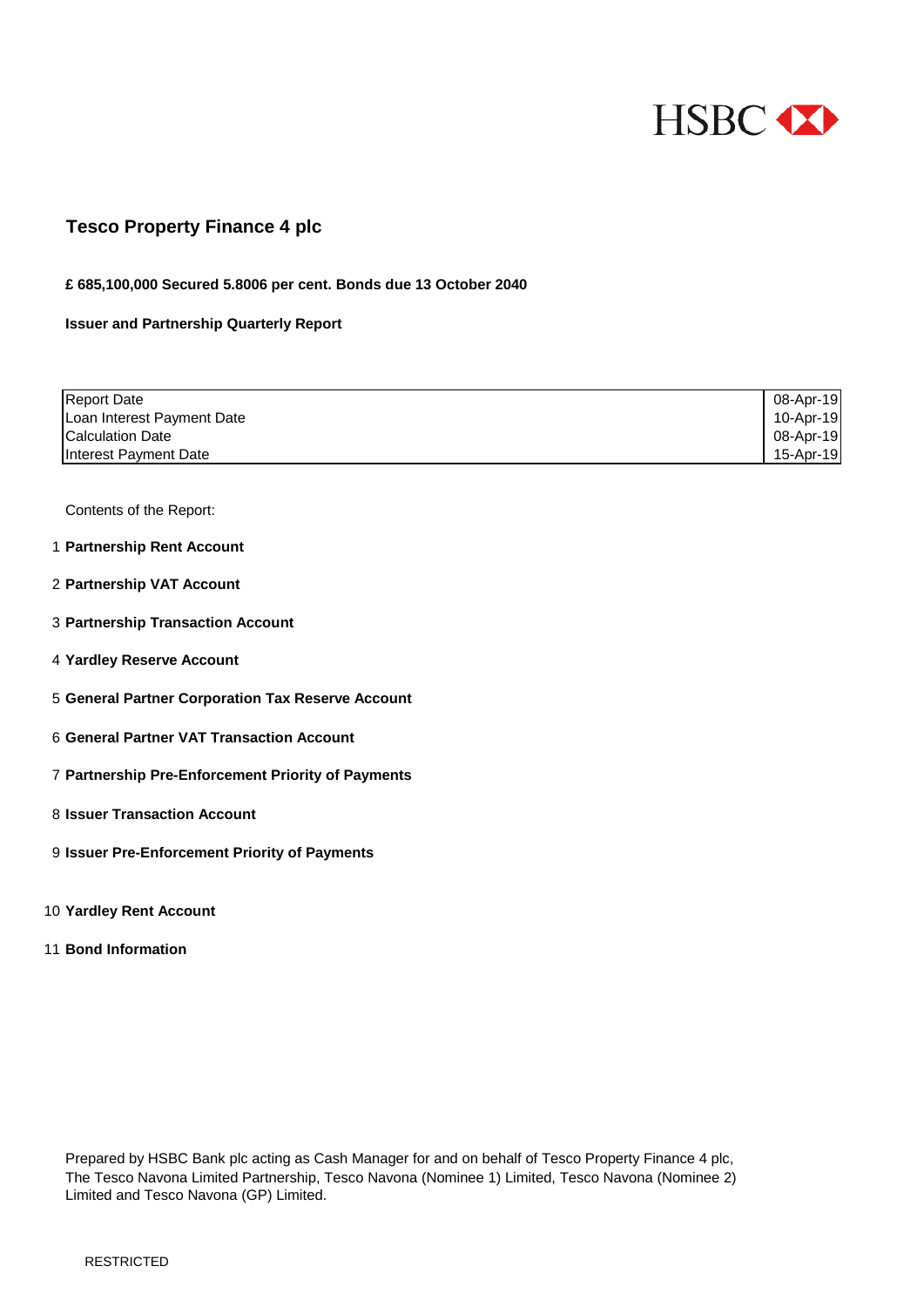### **1. Partnership Rent Account**

|              | Opening Balance                    | $\sim$          | CR    |
|--------------|------------------------------------|-----------------|-------|
| <b>IDATE</b> | <b>ENTRY DETAILS</b>               | AMOUNT (£)      | CR/DR |
| 21-Mar-19    | Rent                               | 9,350,746.25 CR |       |
| 10-Apr-19    | To Partnership Transaction Account | 9,350,746.25 DR |       |
|              | Closing Balance                    |                 | СR    |
|              |                                    |                 |       |

## **2. Partnership VAT Account**

|             | <b>Opening Balance</b>          | 2,052,420.15 CR |            |
|-------------|---------------------------------|-----------------|------------|
| <b>DATE</b> | <b>ENTRY DETAILS</b>            | AMOUNT (£)      | CR/DR      |
| 09-Jan-19   | SAVILLS (UK) LIMTED             | 18,637.29 CR    |            |
| 14-Jan-19   | SAVILLS (UK) LIMTED             | 2,803.80 CR     |            |
| 18-Jan-19   | SAVILLS (UK) LIMTED             | 3,005.67 CR     |            |
| 25-Jan-19   | <b>HMRC</b>                     | 2,032,638.85 DR |            |
| 01-Feb-19   | <b>SAVILLS (UK) LIMTED</b>      | 3,485.90 CR     |            |
| 08-Feb-19   | SAVILLS (UK) LIMTED             | 5,302.33 CR     |            |
| 15-Feb-19   | <b>SAVILLS (UK) LIMTED</b>      | 4,196.84 CR     |            |
| 21-Feb-19   | SAVILLS (UK) LIMTED             | 562.33 CR       |            |
| 25-Feb-19   | <b>HMRC</b>                     | 9,551.77 DR     |            |
| 01-Mar-19   | <b>SAVILLS (UK) LIMTED</b>      | 1,904.66 CR     |            |
| 14-Mar-19   | <b>SAVILLS (UK) LIMTED</b>      | 6,230.94 CR     |            |
| 21-Mar-19   | <b>SAVILLS (UK) LIMTED</b>      | 225.00 ICR      |            |
| 21-Mar-19   | <b>TSL</b>                      | 2,011,875.23 CR |            |
| 22-Mar-19   | <b>HMRC</b>                     | 4,138.77 DR     |            |
| 29-Mar-19   | SAVILLS (UK) LIMTED             | 14,925.70 CR    |            |
|             |                                 |                 | <b>CR</b>  |
| 10-Oct-18   | Transfer to Partnership account |                 | <b>IDR</b> |
|             | <b>Closing Balance</b>          | 2,079,246.45    |            |
|             |                                 |                 |            |

## **3. Partnership Transaction Account**

|             | Opening Balance                  | 500,000,00 CR    |       |
|-------------|----------------------------------|------------------|-------|
| <b>DATE</b> | <b>ENTRY DETAILS</b>             | AMOUNT (£)       | CR/DR |
| 08-Apr-19   | <b>Credit Interest</b>           | 4,897.05 CR      |       |
| 10-Apr-19   | <b>Transfer from Rent</b>        | 9,350,746.25 CR  |       |
| 10-Apr-19   | <b>Trustee Fee</b>               | 1,500.00 DR      |       |
| 10-Apr-19   | <b>Ongoing Fee</b>               | 77,750.72 DR     |       |
| 10-Apr-19   | <b>Expenses</b>                  | 74.879.97 IDR    |       |
| 10-Apr-19   | <b>Partnership Swap</b>          | 168,723.36 CR    |       |
| 10-Apr-19   | <b>Partnership Debt</b>          | 10,303,223.52 DR |       |
| 10-Apr-19   | <b>Yardley Rent Account</b>      | 1,015,661.81 CR  |       |
| 10-Apr-19   | Partnership distribution account | 82,674.26 DR     |       |
|             | Closing Balance                  | 500,000.00 CR    |       |
|             |                                  |                  |       |

# **4. Yardley Reserve Account**

|             | Opening Balance        | 287,418.67 CR |       |
|-------------|------------------------|---------------|-------|
| <b>DATE</b> | <b>ENTRY DETAILS</b>   | AMOUNT (£)    | CR/DR |
|             |                        |               |       |
|             |                        |               |       |
|             | <b>Closing Balance</b> | 287,418.67 CR |       |
|             |                        |               |       |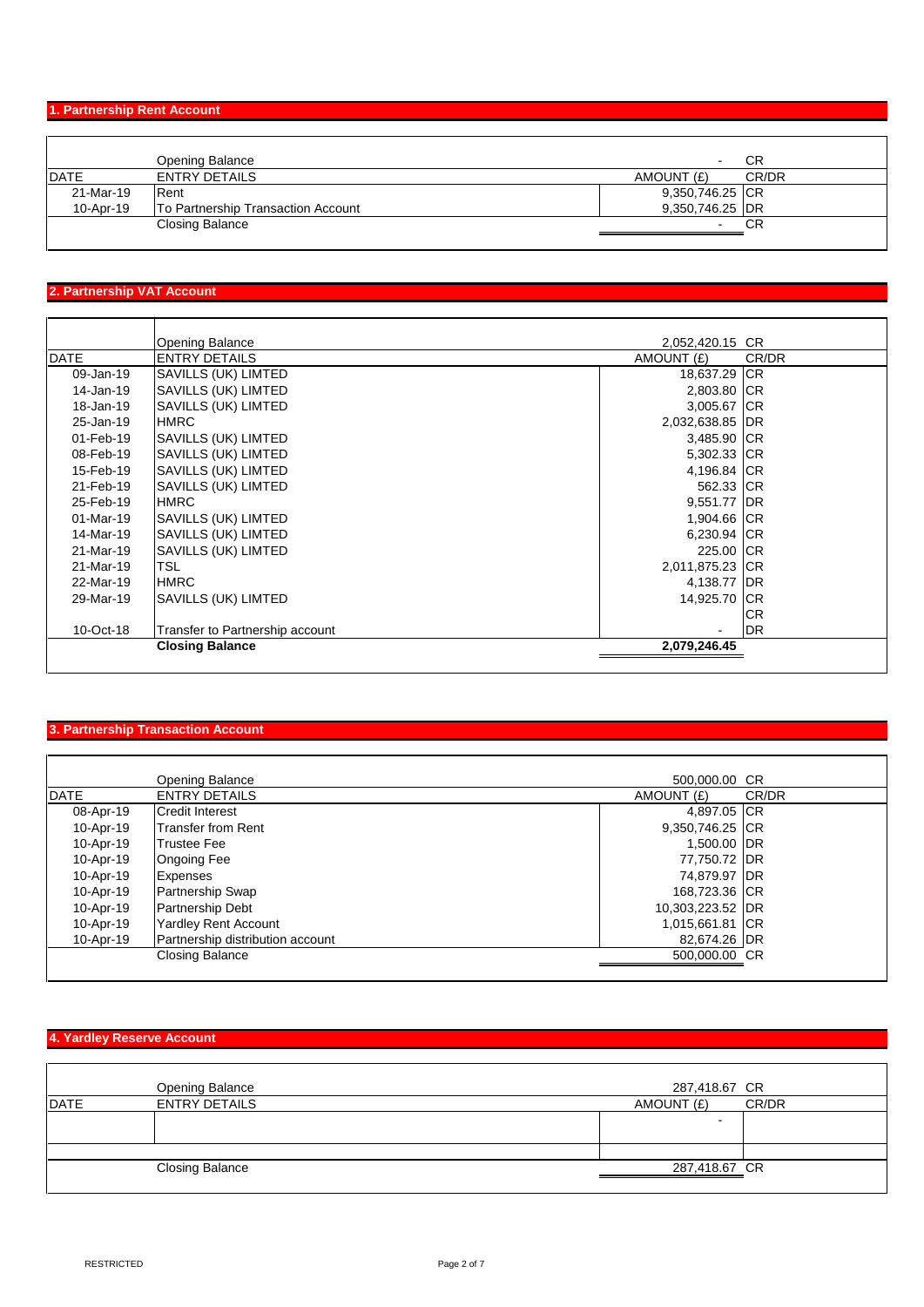### **5. General Partner Corporation Tax Reserve Account**

|             | <b>Opening Balance</b> | 310,697.35 CR       |
|-------------|------------------------|---------------------|
| <b>DATE</b> | <b>ENTRY DETAILS</b>   | AMOUNT (£)<br>CR/DR |
|             |                        |                     |
|             |                        |                     |
|             | <b>Closing Balance</b> | 310,697.35 CR       |
|             |                        |                     |

### **6. General Partner VAT Transaction Account**

|             | Opening Balance        | $0.00 \text{ CR}$ |       |
|-------------|------------------------|-------------------|-------|
| <b>DATE</b> | <b>ENTRY DETAILS</b>   | AMOUNT (£)        | CR/DR |
|             |                        |                   |       |
|             |                        |                   |       |
|             | <b>Closing Balance</b> | $0.00$ CR         |       |

|              | <b>Expense Reserve Ledger - Max GBP 500,000.00</b> |                     |  |  |
|--------------|----------------------------------------------------|---------------------|--|--|
|              | Opening Balance                                    | 500,000.00 CR       |  |  |
| <b>IDATE</b> | <b>IENTRY DETAILS</b>                              | AMOUNT (£)<br>CR/DR |  |  |
|              |                                                    |                     |  |  |
|              |                                                    |                     |  |  |
|              |                                                    |                     |  |  |
|              |                                                    |                     |  |  |
|              | Closing Balance                                    | 500,000.00 CR       |  |  |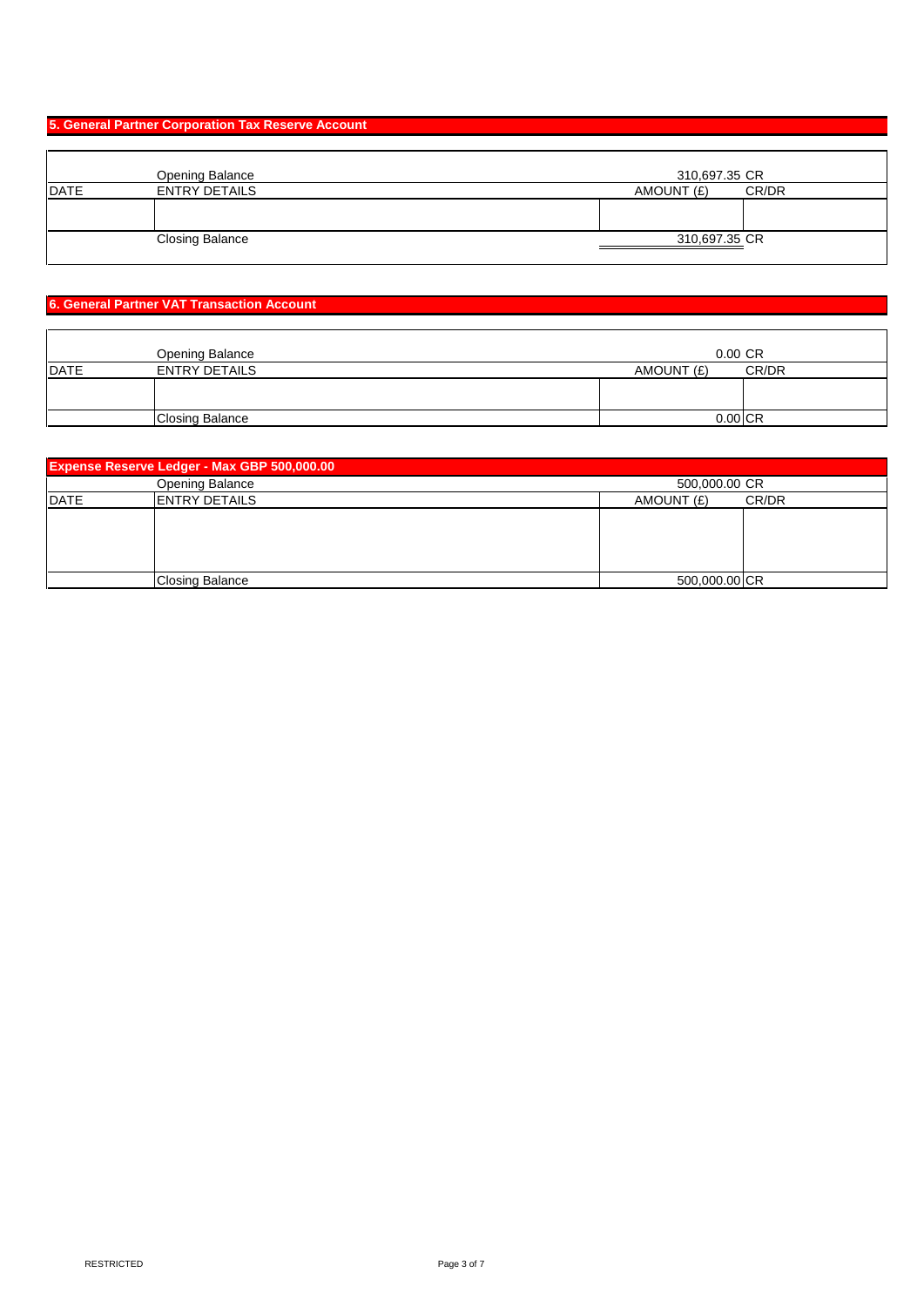|           |                                                                                                                   | <b>Funds Paid Out of</b> | <b>Funds Received into</b> |
|-----------|-------------------------------------------------------------------------------------------------------------------|--------------------------|----------------------------|
| Date      |                                                                                                                   | account(E)               | account(E)                 |
| 10-Apr-19 |                                                                                                                   |                          |                            |
|           | <b>Partnership Available Funds</b>                                                                                |                          |                            |
|           |                                                                                                                   |                          |                            |
|           | a Rental Income                                                                                                   |                          | 9,350,746.25               |
|           | b Funds from Yardley Accounts                                                                                     |                          | 1,015,661.81               |
|           | c Funds from Issuer under Partnership Swaps                                                                       |                          | 10,016,573.00              |
|           | d From Partnership VAT Account                                                                                    |                          |                            |
|           | e From Partnership Disposal Proceeds Account                                                                      |                          |                            |
|           | f From Partnership Insurance Proceeds Account                                                                     |                          |                            |
|           | g Interest received by the Partnership Accounts and Rent Account<br>h Eligible Investment Earnings by Partnership |                          | 4,897.05                   |
|           | Advance under Committed Subordinated Loan Agreement                                                               |                          |                            |
|           | Advance from Drawdown of Yardley Reserve Loan                                                                     |                          |                            |
|           | k Net proceeds of a CPO Disposal or a Mortgage Property                                                           |                          |                            |
|           | From 3rd anniversary of Closing, funds from Yardley Reserve Loan Ledger                                           |                          |                            |
|           | m Net proceeds of a disposal of a Mortgage Property                                                               |                          |                            |
|           | n Any other sums standing to the credit of the Partnership Transaction Ac                                         |                          |                            |
|           |                                                                                                                   |                          |                            |
|           | <b>Partnership Pre-Enforcement Priority of Payments</b>                                                           |                          |                            |
|           |                                                                                                                   |                          |                            |
|           | a Partnership Security Trustee Fees                                                                               | 1,500.00                 |                            |
|           | b Issuer Security Trustee Fee, Bond Trustee, operating expenses of the Issuer                                     | 72,000.72                |                            |
|           | (Ongoing Partnership Facility Fee)                                                                                | 73,960.65                |                            |
|           | c Partnership Operating Expenses excluding GP UK Tax                                                              | 919.32                   |                            |
|           | d Partnership Operator Fee                                                                                        |                          |                            |
|           | d Property Advisor Fee (Annual 30K)                                                                               |                          |                            |
|           | d Nominees Corporate Services Provider Fee                                                                        |                          |                            |
|           | d Nominees Holdco Corporate Services Provider Fee                                                                 |                          |                            |
|           | d PL Propco Corporate Services Provider Fees                                                                      |                          |                            |
|           | d Nominees Side Letter payments                                                                                   |                          |                            |
|           | d Nominees Holdco Side Letter payments<br>d Account Bank Fee                                                      |                          |                            |
|           | d Cash Manager Fee                                                                                                |                          |                            |
|           |                                                                                                                   |                          |                            |
|           | d Issuer Account Bank, PPA CM, CSP Fee (Ongoing Partnership Facility Fee)                                         | 5,000.00                 |                            |
|           | d Headlease payment                                                                                               |                          |                            |
|           | e Partnership Expenses Ledger payment (max £6,250 indexed annually)                                               |                          |                            |
|           | f Partnership Debt Interest                                                                                       | 9,708,953.52             |                            |
|           | f Partnership Swap payment                                                                                        | 9,847,849.64             |                            |
|           | g Partnership Debt Principal                                                                                      | 594,270.00               |                            |
|           | h Issuer Partnership Swap Termination Amount (Ongoing Partnership Facility Fe                                     | 750.00                   |                            |
|           | Property Pool Manager Fee                                                                                         |                          |                            |
|           | Partnership Swap Termination Amount                                                                               |                          |                            |
|           | k Partnership Expenses Ledger payment                                                                             |                          |                            |
|           | Alteration Adjustment Rent                                                                                        |                          |                            |
|           | m Substitution Adjustment Rent                                                                                    |                          |                            |
|           | n Credited to Subordinated Loan Reserve Ledger                                                                    |                          |                            |
|           | o Payments to the Subordinated Loan Facility Provider                                                             |                          |                            |
|           | p Partnership Distribution Account                                                                                | 82,674.26                |                            |
|           |                                                                                                                   |                          |                            |
|           | <b>Totals</b>                                                                                                     | 20,387,878.11            | 20,387,878.11              |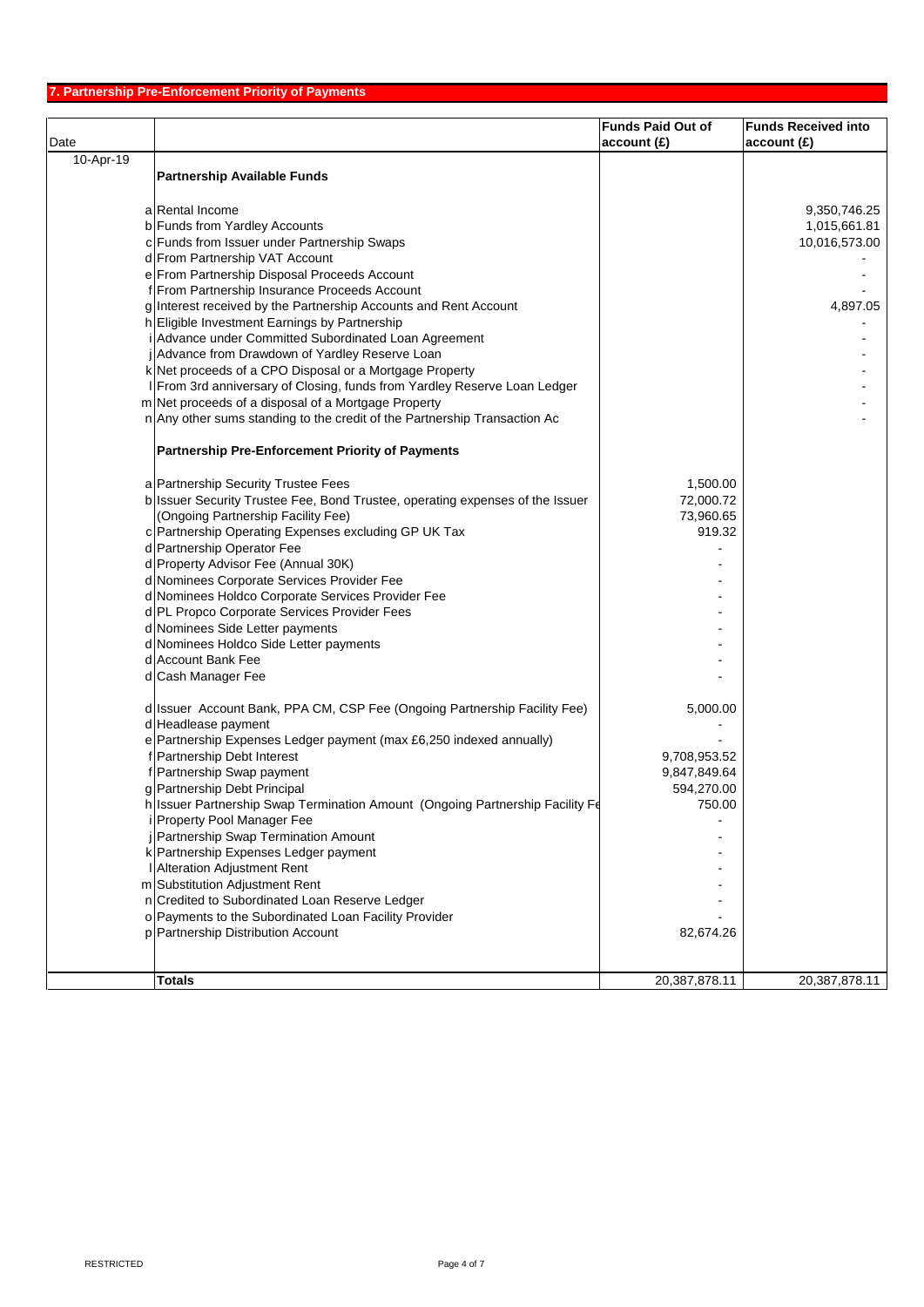### **8. Issuer Transaction Account**

|             | <b>Opening Balance</b>                    | 36,869.63 CR     |       |
|-------------|-------------------------------------------|------------------|-------|
| <b>DATE</b> | <b>ENTRY DETAILS</b>                      | AMOUNT (£)       | CR/DR |
|             |                                           |                  |       |
| 01-Feb-19   | <b>Credit Interest</b>                    | 19.42 CR         |       |
| 01-Mar-19   | Credit Interest                           | 11.32 ICR        |       |
| 01-Apr-19   | <b>Credit Interest</b>                    | 12.39 ICR        |       |
| 08-Apr-19   | <b>Issuer Swap</b>                        | 168,723.36 CR    |       |
| 15-Apr-19   | <b>Partnership Swap</b>                   | 168,723.36 DR    |       |
| 15-Apr-19   | <b>Partnership Debt</b>                   | 10,303,223.52 CR |       |
| 15-Apr-19   | Ongoing Fee (minus issuer profit portion) | 77,000.72 CR     |       |
| 15-Apr-19   | Expenses                                  | 77,000.72 DR     |       |
| 15-Apr-19   | Notes                                     | 10,303,223.54 DR |       |
| 15-Apr-19   | <b>Issuer Profit</b>                      | 750.00 ICR       |       |
|             |                                           |                  |       |
|             | <b>Closing Balance</b>                    | 37,662.74 CR     |       |

## **9. Issuer Pre-Enforcement Priority of Payments**

|           |                                                        | <b>Funds Paid Out of</b> | <b>Funds Received into</b> |
|-----------|--------------------------------------------------------|--------------------------|----------------------------|
| Date      |                                                        | account(E)               | account(E)                 |
| 15-Apr-19 |                                                        |                          |                            |
|           | <b>Issuer Available Funds</b>                          |                          |                            |
|           |                                                        |                          |                            |
|           | a Funds due to Issuer under Partnership Swap Agreement |                          | 9,847,849.64               |
|           | b Amounts due to Issuer in respect of Partnership Loan |                          | 10,380,974.24              |
|           | c Any amount due to Issuer under Issuer Swap Agreement |                          | 10,016,573.00              |
|           | d Interest Received by Issuer on Transaction Account   |                          |                            |
|           | e Eligible Investment Earnings                         |                          |                            |
|           | <b>Issuer Pre-Enforcement Priority of Payments</b>     |                          |                            |
|           | a Bond Trustee Fee                                     | 1,200.00                 |                            |
|           | a Issuer Security Trustee Fee                          | 1,500.00                 |                            |
|           | b Issuer Operating Expenses                            | 69,300.72                |                            |
|           | c Issuer/Issuer Holdco Corporate Services Provider Fee |                          |                            |
|           | c Paying Agent Fee                                     | 500.00                   |                            |
|           | c Account Bank Fee                                     | 750.00                   |                            |
|           | c Cash Manager Fee                                     | 3.750.00                 |                            |
|           | d Bond Interest                                        | 9,708,953.54             |                            |
|           | d Bond Principal                                       | 594,270.00               |                            |
|           | d Issuer Swap Provider                                 | 9,847,849.64             |                            |
|           | d Partnership Swap payment                             | 10,016,573.00            |                            |
|           | ellssuer Profit                                        | 750.00                   |                            |
|           | f Swap Subordinated Amounts                            |                          |                            |
|           | g Issuer Partnership Swap Termination Amount           |                          |                            |
|           | h Issuer Transaction Account                           |                          |                            |
|           | <b>Totals</b>                                          | 30,245,396.90            | 30,245,396.88              |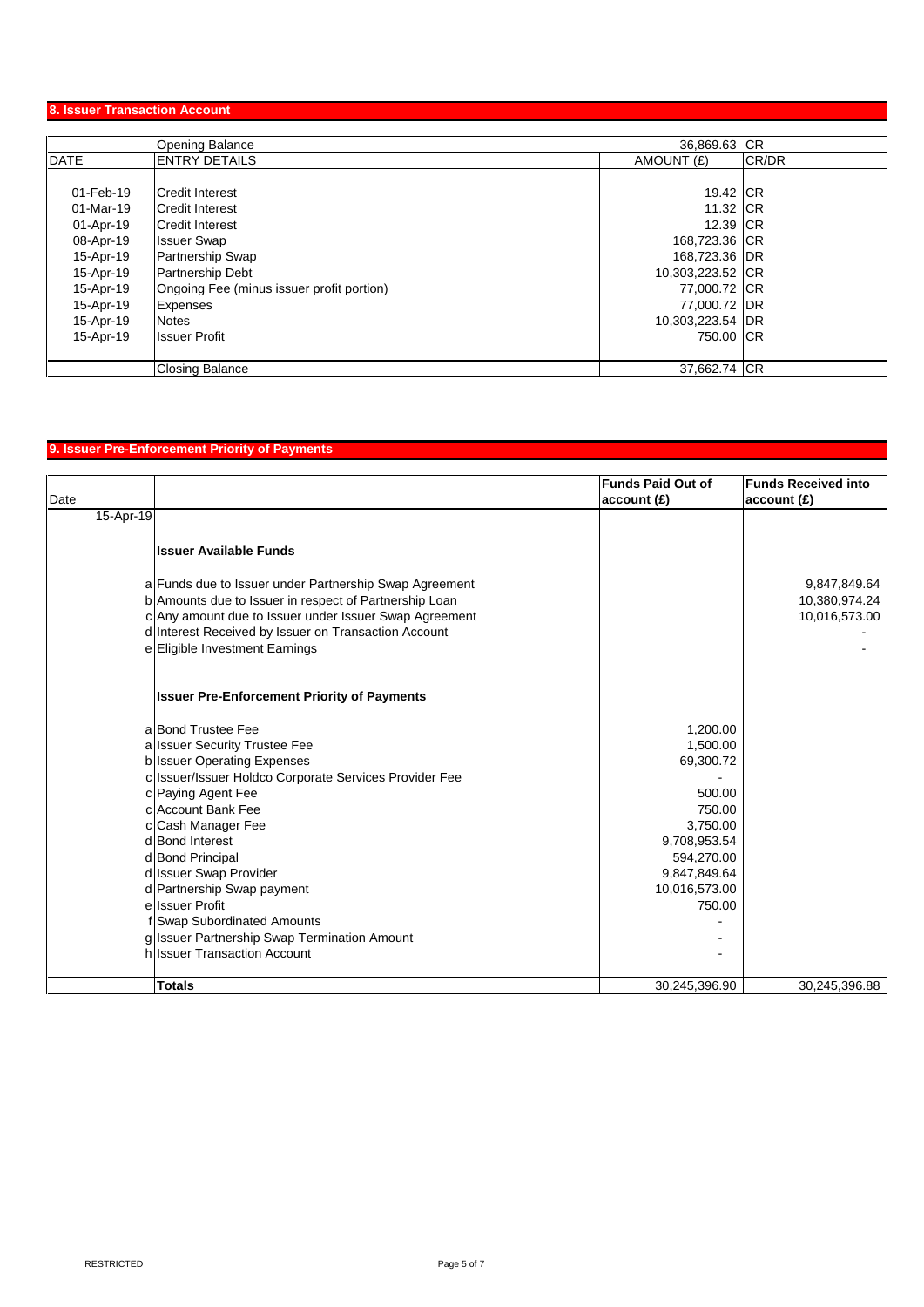## **10. Yardley Rent Account**

|             | Opening Balance                    | $0.00 \, \text{CR}$ |       |
|-------------|------------------------------------|---------------------|-------|
| <b>DATE</b> | <b>ENTRY DETAILS</b>               | AMOUNT (£)          | CR/DR |
| 09-Jan-19   | SAVILLS (UK) LIMTED                | 93,186.50 CR        |       |
| 14-Jan-19   | <b>SAVILLS (UK) LIMTED</b>         | 14,045.70 CR        |       |
| 18-Jan-19   | <b>SAVILLS (UK) LIMTED</b>         | 15,028.37 CR        |       |
| 01-Feb-19   | SAVILLS (UK) LIMTED                | 18,032.46 CR        |       |
| 08-Feb-19   | SAVILLS (UK) LIMTED                | 26,511.62 CR        |       |
| 15-Feb-19   | <b>SAVILLS (UK) LIMTED</b>         | 20,984.23 CR        |       |
| 21-Feb-19   | SAVILLS (UK) LIMTED                | 2,811.66 CR         |       |
| 01-Mar-19   | <b>SAVILLS (UK) LIMTED</b>         | 9,523.27 CR         |       |
| 14-Mar-19   | <b>SAVILLS (UK) LIMTED</b>         | 31,154.70 CR        |       |
| 21-Mar-19   | <b>SAVILLS (UK) LIMTED</b>         | 1,125.00 CR         |       |
| 21-Mar-19   | <b>Tesco Stores</b>                | 708,629.81 CR       |       |
| 29-Mar-19   | SAVILLS (UK) LIMTED                | 74,628.49 CR        |       |
| 10-Apr-19   | To Partnership Transaction Account | 1,015,661.81 DR     |       |
|             | <b>Closing Balance</b>             | $0.00$ CR           |       |